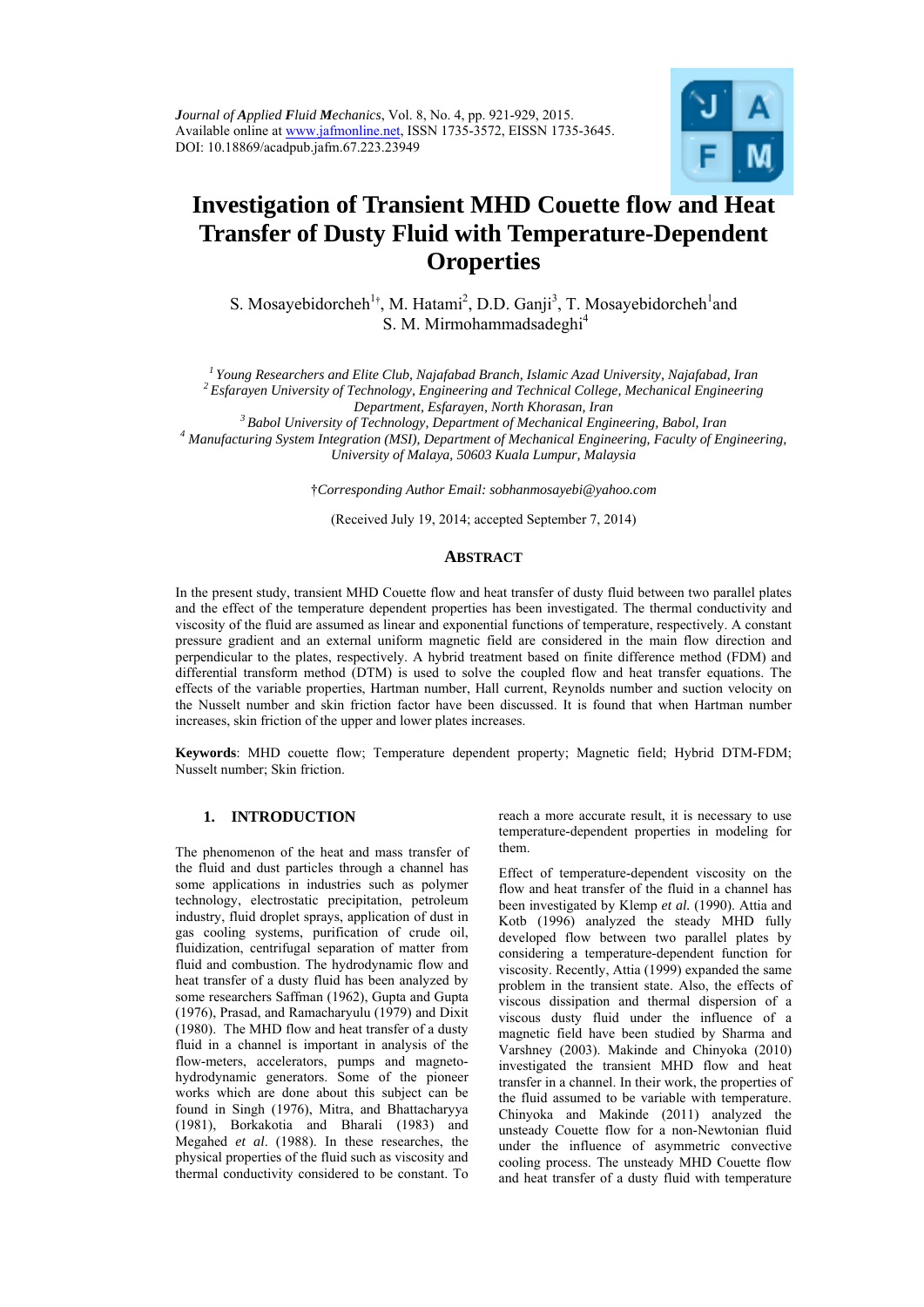dependent properties have been studied using Crank-Nicolson implicit and network simulation method by Attia (2006) and Attia (2008) and Eguia *et al.* (2011), respectively. In other work, Gedik *et al.* (2012) have studied the unsteady viscous incompressible and electrically conducting of twophase fluid flow in circular pipes with external magnetic and electrical field. They investigated the Effects of both uniform transverse external magnetic and electrical fields applied perpendicular to the fluid and each other on the two-phase (solid/liquid) unsteady flow. Also, Khan *et al.* (2011), have presented analytical solutions for some MHD flows of the Oldroyd-B fluid considering a uniform magnetic field and occupies the space over a flat plate between two sidewalls perpendicular to the plate. Chamkha and Ahmed (2011), have obtained the similarity solution for unsteady MHD flow near a stagnation point of a three-dimensional porous body with heat and mass transfer considering heat generation/absorption and chemical reaction.

This paper studies the unsteady MHD Couette flow and heat transfer of an incompressible viscous dusty fluid with temperature dependent thermal conductivity and viscosity. The fluid is between two parallel infinite plates kept at constant and unequal temperatures. The lower plate is maintained stationary while the upper plate is moving with a constant velocity. The fluid is acted upon by an external uniform magnetic field and a constant pressure gradient. The main goal of the present paper is investigation of the effects of the physical parameters such as Reynolds number, Hall parameter, Hartman number and Eckert number on the Nusselt and skin friction of both plates.In this work, the differential transform method (DTM) is used to solve the coupled nonlinear partial differential equation of the described problem. DTM was firstly presented by Zhou (1986) to solve the initial value problems in the analysis of electrical circuit. This method has been applied to some computational and engineering problems such as boundary value problems, Mosayebidorcheh (2013) and Mosayebidorcheh (2014), advectivedispersive transport problem Chen and Ju (2004), nonlinear heat transfer of fins Joneidi *et al.* (2009) and Mosayebidorcheh and Mosayebidorcheh (2012), Strum-Liouville equation Chen and Ho (1996) and vibration problems Ho and Chen (1998). Here, a hybrid numerical algorithm which combines the differential transform and finite difference methods is utilized to study the present problem. This technique has been used for solving the transient heat transfer equation of the fins by Mosayebidorcheh et al. (2014). The influence of temperature dependent physical properties and the dimensionless parameters on the Nusselt number and skin friction factor also are discussed.

## **2. DIFFERENTIAL TRANSFORM METHOD**

The differential transform is defined as follows Zhou (1986):

$$
X(k) = \frac{H^k}{k!} \left[ \frac{d^k x(t)}{dt^k} \right]_{t=t_0}
$$
 (1)

where  $x(t)$  is an analytical function in the time domain, H is the time interval and  $X(k)$  is the transformed function. The inverse transformation is as follows

$$
x(t) = \sum_{k=0}^{\infty} X(k) \left(\frac{t - t_0}{H}\right)^k
$$
 (2)

By substituting Eq.  $(1)$  into Eq.  $(2)$ , we can obtain the Taylor series expansion of the  $x(t)$  at  $t_0$ 

$$
x(t) = \sum_{k=0}^{\infty} \frac{(t - t_0)^k}{k!} \left[ \frac{d^k x(t)}{dt^k} \right]_{t = t_0}
$$
 (3)

The function  $x(t)$  is usually considered as a series with limited terms and Eq. (2) can be rewritten as:

$$
x(t) \approx \sum_{k=0}^{m} X(k) \left(\frac{t-t_0}{H}\right)^k
$$
 (4)

where, *m* represents the number of Taylor series components. Usually, through elevating this value, we can increase the accuracy of the solution.

Some of the properties of DTM are shown in Table 1. These properties are extracted from Eqs.(1) and (4).

**Table 1 The properties of the DTM**.

| <b>Original function</b>       | <b>DTM</b>                            |
|--------------------------------|---------------------------------------|
| $f(t) = g(t) \pm s(t)$         | $F(k) = G(k) \pm S(k)$                |
| $f(t) = cg(t)$                 | $F(k) = cG(k)$                        |
| $f(t) = \frac{d^n g(t)}{dt^n}$ | $F(k) = \frac{(k+n)!}{H^{n}k!}G(k+n)$ |
| $f(t) = g(t)s(t)$              | $F(k) = \sum_{n=1}^{k} G(r)S(k-r)$    |

## **3. DESCRIPTION OF THE PROBLEM**

Consider the transient flow of an incompressible viscous dusty fluid between two parallel infinite plates at  $Y = \pm h$ , as shown in Fig. 1.



**Fig. 1. The geometry of the problem.**

The dusty particles are assumed to be dispensed through the fluid. The two infinite plates are considered to be electrically non-conducting and maintained at constant and different temperatures. The temperatures of the lower plate and upper plate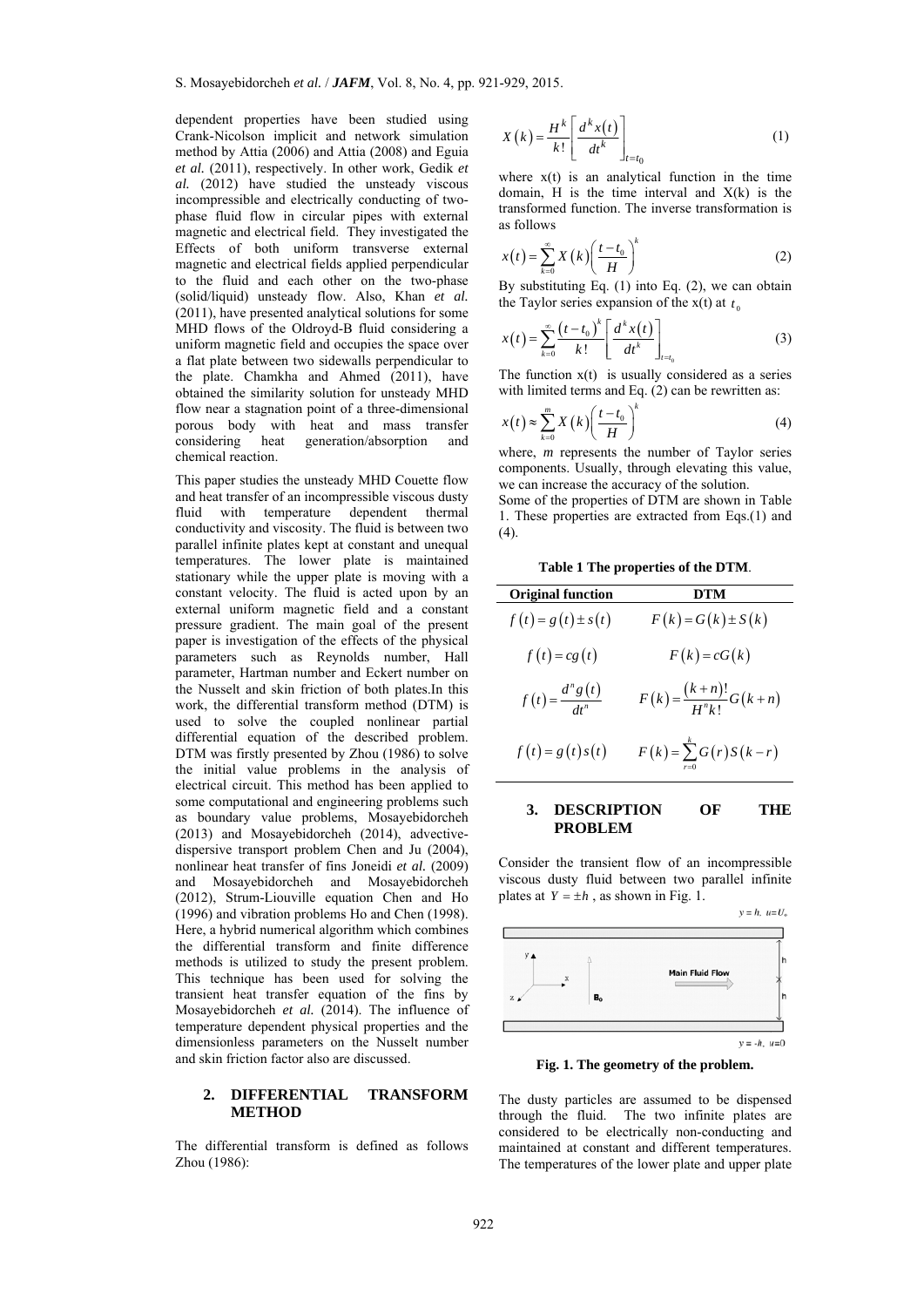are  $T_1$  and  $T_2$  respectively. The motion is produced by a constant pressure gradient in the x-direction and the lower plate is kept stationary while the upper plate has a constant velocity  $U_0$ . A uniform suction is applied to the y-direction and the velocity of the fluid in this direction is constant and denoted by  $v_0$ . The constant magnetic field with value  $B_0$  is affected in the positive y-direction. Regarding a very small magnetic Reynolds number, the induced magnetic field can be neglected. The flow starts from rest at  $\tau = 0$  and no-slip condition is considered for the flow at  $y = \pm h$ . The initial temperatures of the dust particles and fluid are  $T<sub>1</sub>$ . The viscosity of the fluid is varied exponentially with temperature and electrical conductivity is a linear function of temperature. The physical parameters of the problem are constant in directions of the x and z, because the plates are assumed infinite in these directions. The fluid and dust particles velocities are as follow

$$
\vec{v}_f = U(y,t)\vec{i} + v_0 \vec{j} + V(y,t)\vec{k} \n\vec{v}_p = W(y,t)\vec{i} + Q(y,t)\vec{k}
$$
\n(5)

The governing equations of the present problem are based on the conversation laws of momentum and energy for both fluid and dust particles. The Navier-Stokes equations are as follow:

$$
\rho \frac{\partial U}{\partial \tau} + \rho v_0 \frac{\partial U}{\partial Y} = -\frac{dP}{dX} + \frac{\partial}{\partial Y} \left( \mu \frac{\partial U}{\partial Y} \right)
$$
  

$$
- \frac{\sigma B_0^2}{1 + m^2} (U + mV) - KN (U - W)
$$
  

$$
\rho \frac{\partial V}{\partial Y} + \rho v_0 \frac{\partial V}{\partial Y} - \frac{\partial}{\partial Y} \left( \mu \frac{\partial V}{\partial Y} \right)
$$
 (6)

$$
\rho \frac{\partial V}{\partial \tau} + \rho v_0 \frac{\partial V}{\partial Y} = \frac{\partial}{\partial Y} \left( \mu \frac{\partial V}{\partial Y} \right) - \frac{\sigma B_0^2}{1 + m^2} (V - mU) - KN (V - Q)
$$
(7)

where  $\mu$  is the viscosity of the clean fluid,  $\rho$  is the density of the clean fluid, *dp/dX* is the pressure gradient in x-direction, *K* is the Stokes constant, *N* is the number of dust particles per unit volume,  $\sigma$ is the electric conductivity, m is the Hall parameter given by  $m = \sigma \beta B_0$  and  $\beta$  is the Hall factor. The motion of the dust particles can be obtained by Newton's second law

$$
m_p \frac{\partial W}{\partial \tau} = KN \left( U - W \right) \tag{8}
$$

$$
m_p \frac{\partial Q}{\partial \tau} = KN (V - Q)
$$
 (9)

The initial conditions are given by:

$$
m_p \frac{\partial Q}{\partial \tau} = KN \left( V - Q \right) \tag{10}
$$

For  $\tau > 0$  the no-slip condition implies that

$$
U = V = 0; \qquad at Y = -h
$$
  
\n
$$
U = U_0; V = 0 \quad at Y = +h
$$
\n(11)

The energy equations for both the clean fluid and dust particles are given by

$$
\rho c_p \frac{\partial T}{\partial \tau} + \rho c_p v_0 \frac{\partial T}{\partial Y} =
$$
  

$$
\frac{\partial}{\partial Y} \left( k \frac{\partial T}{\partial Y} \right) + \mu \left[ \left( \frac{\partial U}{\partial Y} \right)^2 + \left( \frac{\partial V}{\partial Y} \right)^2 \right]
$$

$$
+\frac{\sigma\beta_0^2}{1+m^2}\left(U^2+V^2\right)+\frac{\rho_p C_s}{\gamma_T}(\Psi-T)
$$
 (12)

$$
\frac{\partial \Psi}{\partial \tau} = \frac{-1}{\gamma_T} (\Psi - T) \tag{13}
$$

where  $k$  is the thermal conductivity of the fluid,  $c_p$  is the specific heat capacity of the fluid,  $c_s$  is the specific heat capacity of the particles,  $\rho$ <sub>p</sub> is the mass of dust particles per unit volume of fluid,  $\gamma$  is the temperature relaxation time and  $T$  and  $\Psi$  are the temperatures of the fluid and dust particles, respectively.

The initial and boundary conditions for the temperature of the fluid and dust particles are given by

$$
T = \Psi = T_1; \qquad \tau \le 0
$$
  
\n
$$
T = T_1; \qquad at \ Y = -h \ , \tau > 0
$$
  
\n
$$
T = T_2; \qquad at \ Y = +h \ , \tau > 0
$$
\n(14)

A linear temperature dependent function is assumed  $g(T) = 1 + b(T_2 - T_1)T$  for the electrical conductivity, and an exponentially temperature dependent function is assumed for the viscosity of the fluid  $f(T) = e^{-a(T-T_1)}$ , where a and b are constant.

$$
\frac{\partial u}{\partial t} = -S \frac{\partial u}{\partial y} + \alpha + \frac{1}{Re} f(\theta) \frac{\partial^2 u}{\partial y^2} \n+ \frac{1}{Re} \frac{\partial f(\theta)}{\partial y} \frac{\partial u}{\partial y} - \frac{1}{Re} \frac{Ha^2}{1 + m^2} (u + mv) \n- \frac{R}{Re} (u - w) \n\frac{\partial v}{\partial t} = -S \frac{\partial v}{\partial y} + \frac{1}{Re} f(\theta) \frac{\partial^2 v}{\partial y^2} \n+ \frac{1}{Re} \frac{\partial f(\theta)}{\partial y} \frac{\partial v}{\partial y} - \frac{1}{Re} \frac{Ha^2}{1 + m^2} (v - mu) \n- \frac{R}{Re} (v - q)
$$
\n(15)

(16)

$$
\frac{\partial w}{\partial t} = \frac{1}{G_0} \left( u - w \right) \tag{17}
$$

$$
\frac{\partial q}{\partial t} = \frac{1}{G_0} \left( v - q \right) \tag{18}
$$

$$
u = w = v = q = 0;
$$
  $t \le 0$  (19)  
 $u = v = 0;$  at  $y = -1$  (20)

1, 0; 1 *u v at y* (20)

$$
\frac{\partial \theta}{\partial t} = -S \frac{\partial \theta}{\partial y} + \frac{1}{\text{Re} \Pr} g(\theta) \frac{\partial^2 \theta}{\partial y^2} \n+ \frac{1}{\text{Re} \Pr} \frac{\partial g(\theta)}{\partial y} \frac{\partial \theta}{\partial y} \n+ \frac{Ec}{\text{Re} f(\theta) \left[ \left( \frac{\partial u}{\partial y} \right)^2 + \left( \frac{\partial v}{\partial y} \right)^2 \right]
$$
\n(21)

$$
+\frac{EcHa^2}{\text{Re}(1+m^2)}\left(u^2+v^2\right)+\frac{2R}{3\text{Re Pr}}\left(\psi-\theta\right)
$$

$$
\frac{\partial \psi}{\partial t} = -L_0 \left( \psi - \theta \right) \tag{22}
$$

$$
\theta = \psi = 0; \qquad t \le 0 \tag{23}
$$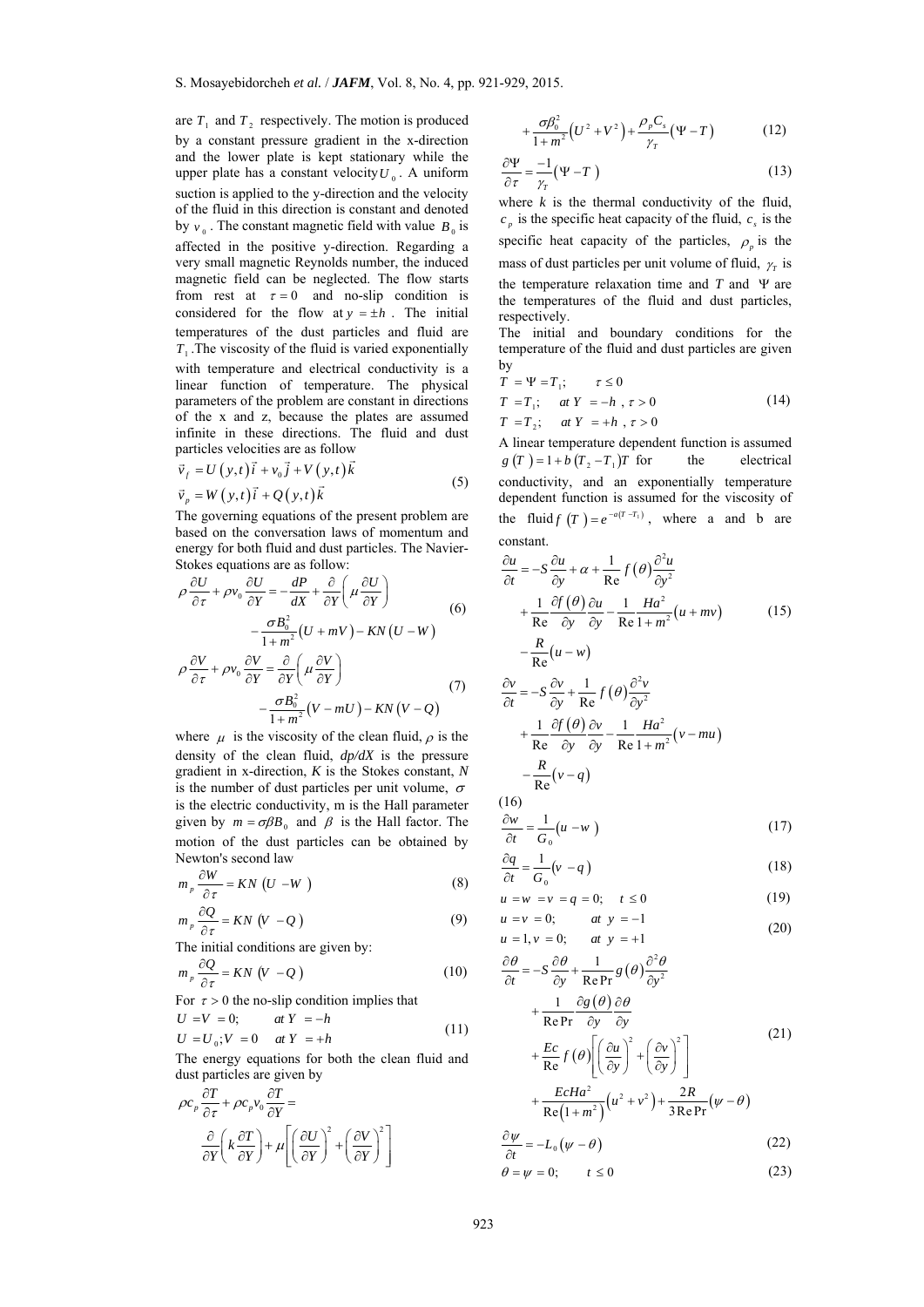$$
\theta = 0; \quad at \quad y = -1
$$
\n
$$
\theta = 1; \quad at \quad y = +1
$$
\nwhere\n
$$
y = \frac{Y}{h}, \quad x = \frac{X}{h}, \quad t = \frac{\tau U_0}{h}, \quad u = \frac{U}{U_0},
$$
\n
$$
w = \frac{W}{U_0}, \quad v = \frac{V}{U_0}, q = \frac{Q}{U_0}, \quad p = \frac{P}{\rho U_0^2}, \quad (25)
$$
\n
$$
\theta = \frac{T - T_1}{T_2 - T_1}, \quad \psi = \frac{\Psi - T_1}{T_2 - T_1}
$$
\n
$$
f(\theta) = e^{-\alpha\theta}, \quad \text{the exponential temperature}
$$

dependent function of viscosity,  $g(\theta) = 1 + b\theta$ , the linear temperature dependent function of electrical conductivity,  $S=v_0/v_0$ , the suction parameter,  $\alpha = -dp / dx$  the constant pressure gradient,  $Ha^2 = \sigma \beta_0^2 h^2 / \mu_0$ , Ha is the Hartman number,  $Re = \rho U_0 h / \mu_0$  is the Reynolds number,  $R = KNh^2 / \mu_0$  is the particle concentration parameter,  $G_0 = \mu_0 / \rho h^2 K$  is the particle mass parameter,  $Pr = \mu_0 c / k$  is the Prandtl number,  $Ec = U_0^2 / c_p (T_2 - T_1)$  is the Eckert number,  $L_0 = \rho h^2 / \mu_0 \gamma_T$  is the temperature relaxation time parameter.

To solve the coupled nonlinear partial equations (Eq. (15) to Eq. (24)) in the domain  $t \in [0, T]$  and  $y \in [-1,1]$  using hybrid DTM and FDM, we applied finite difference approximation on y direction and take DTM on t. The following finite difference scheme is used based on a uniform mesh. The length in direction of y is divided into *N y* equal intervals. The y coordinates of the grid points can be obtained by  $y_j = j(\Delta y)$ ,  $j = 0:N_y$ , where  $\Delta y$  is the mesh size.

After taking second order accurate central finite difference approximation with respect to y and applying DTM on Eq. (15) to Eq. (18) and Eqs. (21) and (22) for time domain, the following recurrence relations can be obtained:

for 
$$
1 \le j \le N_v
$$

$$
U(j,k+1) = \frac{H}{k+1} \Biggl\{ -S \frac{U(j+1,k) - U(j-1,k)}{2\Delta y} + \alpha \delta(k) + \frac{1}{\text{Re}\Delta y^2} \sum_{r=0}^k F(j,k-r) \big( U(j+1,r) - 2U(j,r) + U(j-1,r) \big) + \frac{1}{\text{Re}\Delta y^2} \sum_{r=0}^k \big( F(j+1,k-r) - F(j-1,k-r) \big) \big( U(j+1,r) - U(j-1,r) \big) - \frac{Hd^2}{\text{Re}(1+m^2)} \big( U(j,k) + mW(j,k) \big) - \frac{R}{\text{Re}} \big( U(j,k) - W(j,k) \big) \Biggr\}
$$
\n(26)

$$
V(j,k+1) = \frac{H}{k+1} \left\{ -S \frac{V(j+1,k) - V(j-1,k)}{2\Delta y} + \frac{1}{\text{Re}\Delta y^2} \sum_{r=0}^{k} F(j,k-r) (V(j+1,r) - 2V(j,r) + V(j-1,r)) \right\}
$$

$$
+\frac{1}{4\text{Re}\Delta y^{2}}\sum_{r=0}^{k}(F(j+1,k-r)-F(j-1,k-r))(V(j+1,r)-V(j-1,r))
$$

$$
-\frac{H\hat{d}}{\text{Re}(1+n\hat{t})}\left(V(j,k)-mU(j,k)\right)-\frac{R}{\text{Re}}(V(j,k)-Q(j,k))\Bigg\}
$$
(27)

$$
W(j,k+1) = \frac{H}{(k+1)G_0} (U(j,k) - W(j,k))
$$
 (28)

$$
Q(j,k+1) = \frac{H}{(k+1)G_0} (V(j,k) - Q(j,k))
$$
 (29)  

$$
\Theta(j,k+1) = \frac{H}{k+1} \left\{ -S \frac{\Theta(j+1,k) - \Theta(j-1,k)}{2\Delta y} \right\}
$$

$$
+\frac{1}{\text{RePr}\,\Delta y^2}\sum_{r=0}^{k}G(j,k-r)\left(\begin{matrix} \Theta(j+1,r)-2\Theta(j,r)\\+\Theta(j-1,r)\end{matrix}\right)\\+\frac{1}{4\,\text{RePr}\,\Delta y^2}\sum_{r=0}^{k}\left(\begin{matrix} G(j+1,k-r)\\-G(j-1,k-r)\end{matrix}\right)\left(\Theta(j+1,r)-\Theta(j-1,r)\right)\\+\frac{Ec}{4\,\text{Re}\,\Delta y^2}\sum_{r=0}^{k}\sum_{s=0}^{r}F(j,s)\left[\begin{matrix} U(j+1,r-s)\\-U(j-1,r-s)\end{matrix}\right)\left(U(j+1,k-r)-U(j-1,k-r)\right)\\-\frac{W(j+1,r-s)}{W(j-1,r-s)}\right)\left(W(j+1,k-r)-W(j-1,k-r)\right)\\+\frac{EcHa^2}{\text{Re}\,(1+m^2)}\sum_{r=0}^{k}\sum_{r=0}^{L}T\left(\Psi(j,k)-\Theta(j,k)\right)\end{matrix}
$$

$$
(30)
$$

$$
\Psi(j,k+1) = \frac{-HL_0}{(k+1)} \Big( \Psi(j,k) - \Theta(j,k) \Big)
$$
(31)

where  $F(j,k)$  and  $G(j,k)$  are the differential transform form of the  $f(\theta)$  and  $g(\theta)$  functions respectively. By applying DTM on initial conditions in Eqs. (19) and (23), we have:  $for 0 \leq j \leq N$ <sub>,</sub>

$$
U(j,0) = 0, \t V(j,0) = 0, \t W(j,0) = 0, \t (32)
$$
  
Q(j,0) = 0, \t Q(j,0) = 0, \t Y(j,0) = 0

The boundary conditions in Eqs.  $(20)$  and  $(24)$  can be transformed as follow:

$$
\begin{cases} U(0,k) = 0, & k \ge 0 \\ U(N_y,0) = 1, & U(N_y,k) = 0, & k \ge 1 \end{cases}
$$
 (33)

$$
\begin{cases} W(0,k) = 0, & k \ge 0 \\ W(N_y,k) = 0, & k \ge 0 \end{cases}
$$
\n(34)

$$
\begin{cases} \Theta(0,k) = 0, & k \ge 0 \\ \Theta(N_y,0) = 1, & \Theta(N_y,k) = 0, & k \ge 1 \end{cases}
$$
 (35)

## **4. RESULTS AND DISCUSSION**

In this paper, some parameters are considered to be constant as:

$$
G_0 = 0.8
$$
,  $L_0 = 0.7$ ,  $Pr = 1$ ,  $R = 0.5$ ,  
\n $\alpha = 5$ ,  $a = 0.5$ ,  $b = 0.5$  (36)

Step sizes are chosen:  $H = 0.001$  and  $\Delta y = 0.05$ for time and position respectively. There is no significant change for the smaller step sizes. In this section, a parameter study is performed for determining the effect of each parameter on the velocity and temperature field of the clean fluid and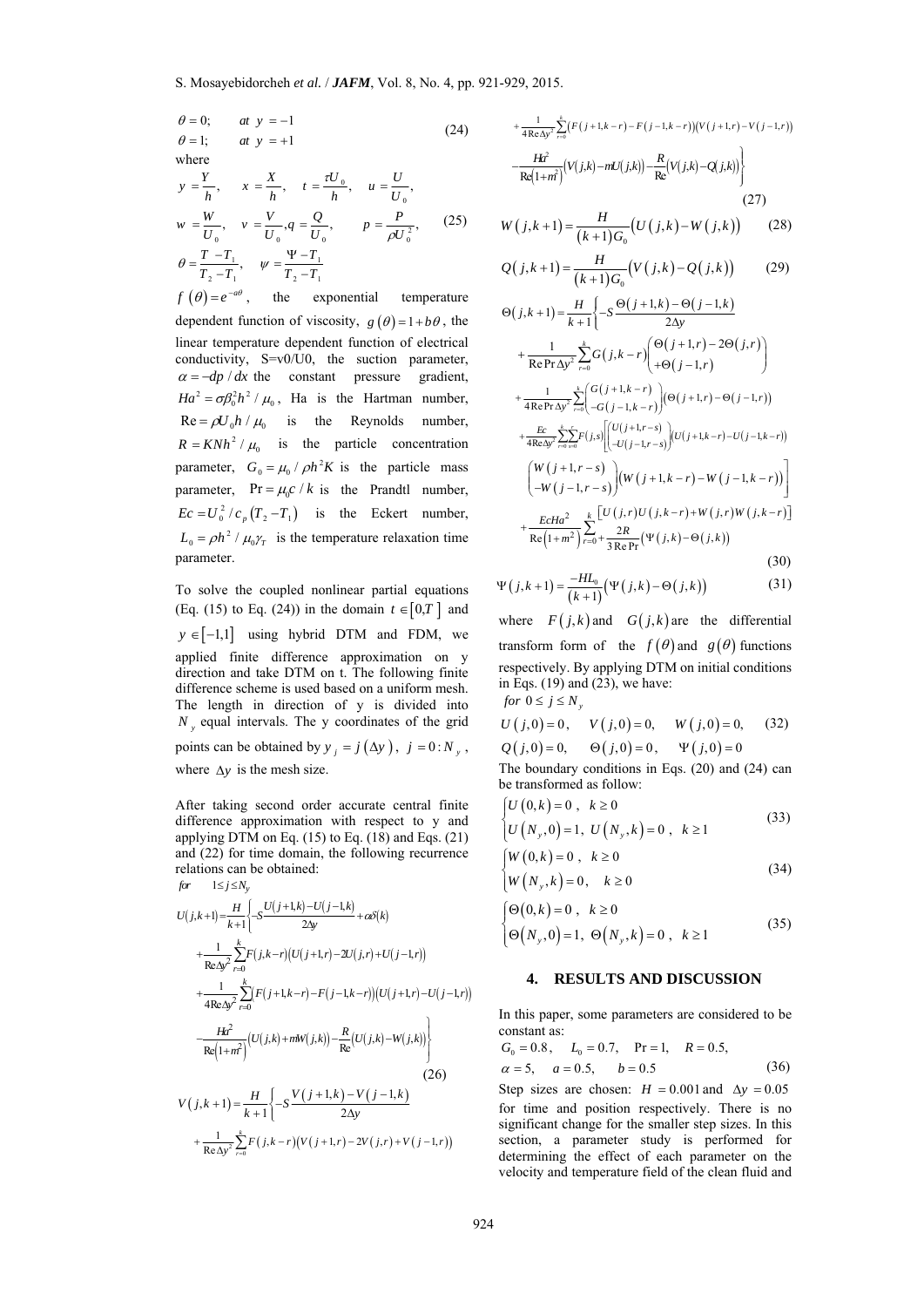#### dust particles.

Firstly, the validation of the present solution is investigated comparing to FDM. The results of the present problem are validated for a special case that dust particles and suction velocity don't exist. Therefore, the governing equations reduce to a system of partial equations with three equations. It means that we can use the following parameters to confirm our results with the Attia (2008)

$$
G_0 = 0
$$
,  $L_0 = 0$ ,  $S = 0$ ,  $R = 0$  (37)

Fig. 2 Compares the results of Hybrid-DTM and Attia (2008) when  $Ec = 0.2$ ,  $a = 0.5$ ,  $b = 0.5$ ,  $Re = 1$ ,  $m = 3$  and  $Ha = 1$ . As seen in Fig. 2, which presents the velocity and temperature distributions as functions of y for various values of time (0.1, 0.5 and 2), Hybrid-DTM is completely accurate and efficient. This figure reveals that temperature in Couette flow can exceeds to hot plate temperature in large times

 $(Fig. 2-c, t=2s)$ . As seen, Hybrid-DTM has an good agreement with Attia (2008), furthermore its solution is obtained using a simple iterative procedure.



**numerical solution in Attia (2008)**.

Fig. 3 demonstrates the profiles of the velocity and temperature of the fluid and dust particles at center of the channel  $(y=0)$  for different Reynolds numbers. Reynolds number of the flow has a direct relation with time required to reach the steady state.

In other word, by increasing the Reynolds number, the time of unsteady state increases (see Fig. 3). Regarding Fig. 3, the time of the unsteady state for temperature of the fluid is larger than the velocity of the fluid. Both u and v increase with time until a maximum value and then decrease up to the steady state. In other words, the primary and secondary flows in directions  $\overline{x}$  and  $\overline{z}$  overshoot and have maximum values.



**Fig. 3. Effects of Re on velocity and temperature profiles of the fluid (solid line) and dust particles**   $(\text{dotted})$  when  $Ec = 0.2, m = 3, Ha = 10, S = 1$ .

The effect of the Hall parameter (*m*) on velocity and temperature profiles is shown in Fig. 4. Hall parameter has a very important role in MHD Couette flows, because this parameter causes the start of the secondary flow in z direction.

Magnetic field plays the role of body force for momentum equations and increases the values of velocity in the center of the channel. This effect is explained by Eq. (6) where the effective conductivity takes the form of  $\sigma B_0^2 / (1 + m^2)$  and the damping force of the magnetic field decreases when m takes higher values. Increasing the Hall value, the distributions of primary and secondary

Both primary and secondary velocities of the fluid exceed their steady state values and then go down towards the steady state. The overshooting time

velocities will have greater changes.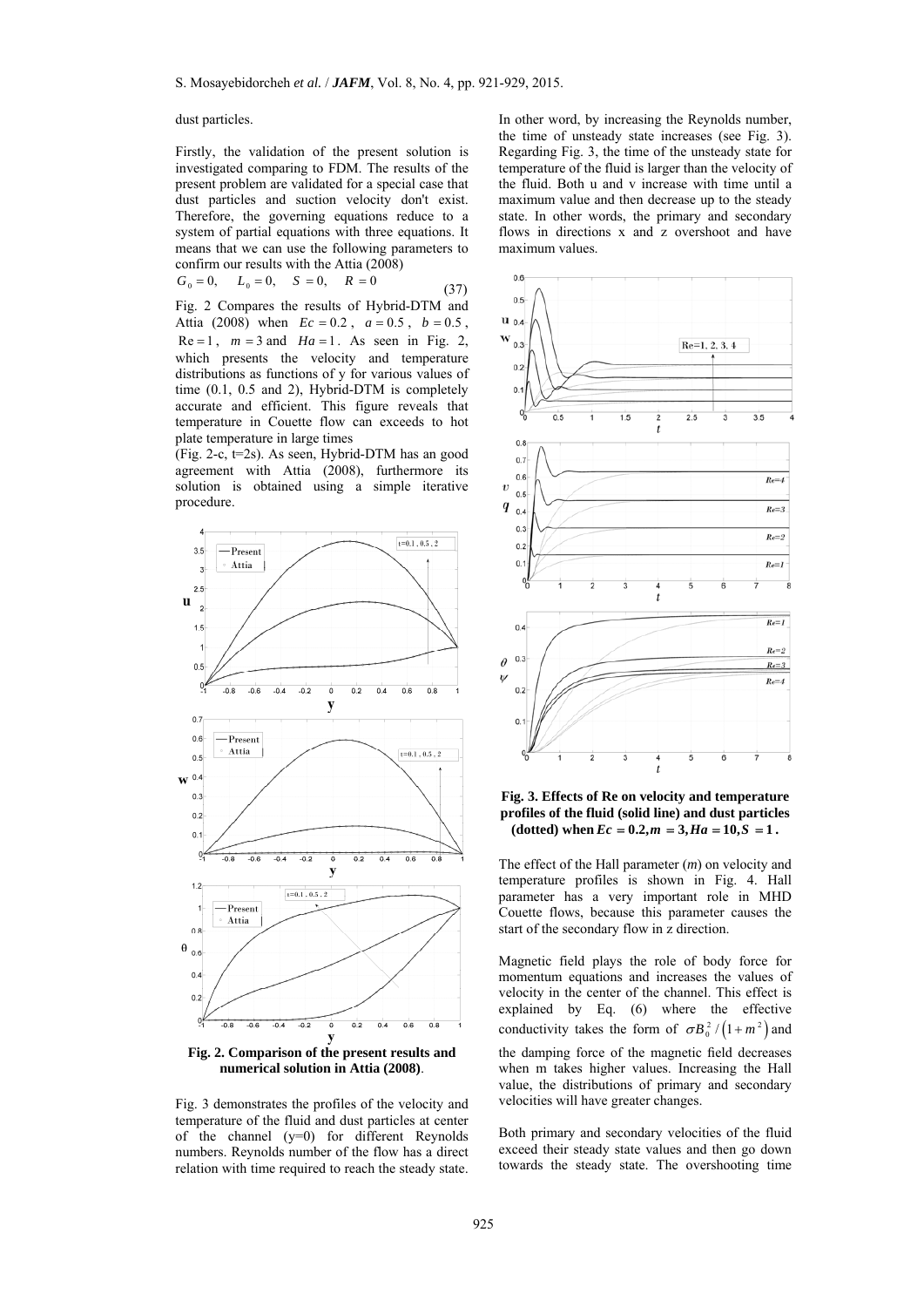occurs within increases with increasing the Hall parameter (*m*). As we can see in Fig. 4, the velocities components and temperature of the dust particles go down towards their values for the clean fluid. Primary velocity of dust particles (w) also overshoots and has a peak value (see Fig. 4a) while the secondary flow of dust particles (q) hasn't peak (see Fig. 4b). As we can see, the Hall parameter has great effect on the velocity distribution. This parameter has little effect on the temperature of the fluid at the channel center.



**Fig. 4. Effects of Hall parameter (m) on velocity and temperature profiles of the fluid (solid line) and dust particles (dotted)**  when  $Ec = 0.2$ ,  $Re = 1$ ,  $Ha = 10$ ,  $S = 1$ .

The time dependent velocity and temperature of the flow at center of the channel  $(y=0)$  plotted in Fig. 5 for different Hartman numbers. This figure indicates that increasing Ha decreases the primary velocity of the flow while increasing Ha increases the secondary velocity of the flow. Therefore the effect of rising Ha can be predicted as a negative body force for x- momentum equation and positive body force for z-momentum equation of the fluid.

Figs. 6, 7 and 8 elucidate the variation of dimensionless local skin friction (surface shear stress) and Nusselt number of the upper and lower plates for different parameters such as Hartman number (Ha), suction velocity (S), Reynolds number (Re), Eckert number (Ec) and Hall parameter (m). In these figures, subscripts "1" and

"2" show the properties of the lower and upper plates, respectively.



**velocity and temperature profiles of the fluid (solid line) and dust particles (dotted)**  when  $Ec = 0.2$ ,  $Re = 1$ ,  $m = 3$ ,  $S = 1$ .

The effects of Hartman value and suction velocity on the skin friction and the Nusselt values on both upper and lower plates are shown in Fig. 6. Increasing the suction parameter decreases the skin friction coefficient of the lower plate. Suction in this problem

decreases horizontal velocity near the lower plate which causes lower velocity gradient (skin friction coefficient). Skin friction coefficient is so low and leans toward zero for Hartman high values (Fig. 6a).

The effect of suction parameter is not very sensible on the skin friction coefficient of the upper plate. The changes trend of  $C_f$  with Hartman value is elevating. This means that when Ha increases, skin friction of the upper plate increases too. Surprisingly, in regard to the Fig. 6b,  $C_f$ , has negative values

for  $Ha \leq 4$ . This means that fluid velocity value near the upper plate is more than 1 (upper plate velocity).

Increasing the Hartman number makes a decrease and increases in the Nusselt values in lower and upper plates respectively. These changes are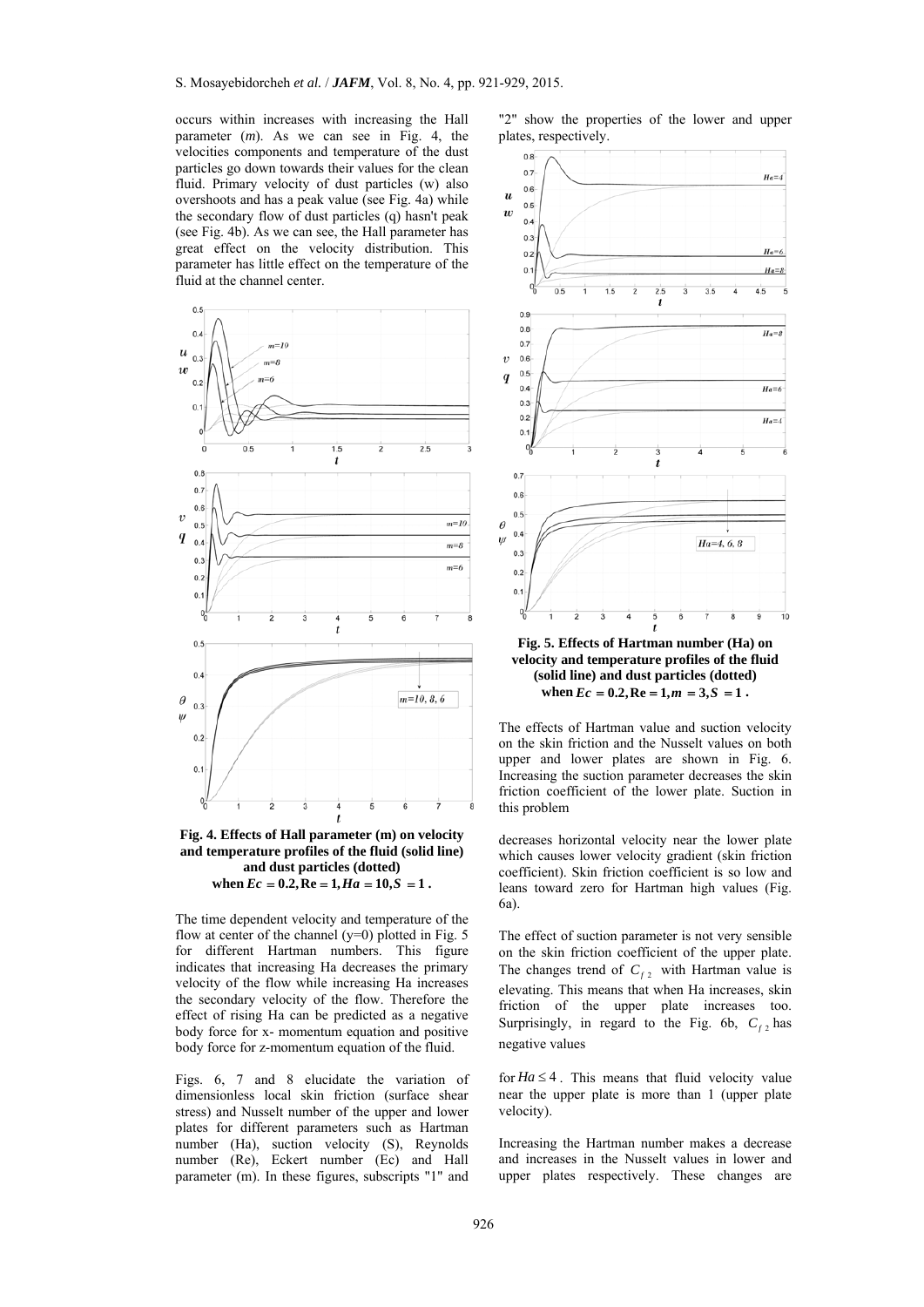nonlinear and linear with low gradient for low and high Ha values respectively. The velocity gradient is high near of the hot plate and so the temperature of the fluid increases as the Joule and viscous dissipations increase. Nusselt value in the upper plate has negative value for  $S = 0, Ha \le 5$  and  $S = 1, Ha \leq 2$ . This means that fluid temperature near the upper plate is more than the plate temperature.



when  $Ec = 0.2$ ,  $Re = 1$ ,  $m = 3$ .

In Fig. 7, effects of Eckert and Reynolds numbers on the Nusselt of upper and lower plates are demonstrated. Because Ec number has a little effect on the skin friction coefficient, it's not presented. In the below Reynolds numbers, the changes of Ec

number has a little effect on the Nusselt value of the upper and lower plates. As the Reynolds number increases, the effects of Ec number on Nusselt value will increase.

The effect of Reynolds number on Nusselt values are shown in the Fig. 7 for Ec=0. As Reynolds increases, Nusselt number in lower and upper plates decreases and increases respectively. But on the other hand, Ec has a reverse effect on the Nusselt in comparison to Reynolds. Based on this reason, the variation of Nusselt plates has a relative maximum and minimum for  $Ec \neq 0$ . This means that from the relative minimum and maximum points on the effects of viscous dissipation on Reynolds ones are dominant and it changes the direction of graph curve. Based on this fact, Nusselt has continues variation for  $Ec = 0$  in Fig. 7.



**and different values of Ec**  when  $Ha = 10, S = 1, m = 3$ .

From Fig. 7-b, it can be observed that Nusselt number of the upper plate has a negative value for  $Ec = 0.2, 8.5 \leq Re$ . As mentioned before, it indicates that the fluid temperature near the upper wall is higher than wall temperature. On the other word, viscous dissipation term produces heat and finally increases the fluid temperature near the wall.

The effects of Hall parameter and Reynolds number on the skin friction and Nusselt number of the upper and lower plates are shown in Fig. 8. As Reynolds elevates, skin friction of the lower and upper plates increases and decreases respectively. This variation is linear for  $m = 0$  and nonlinear for  $m \neq 0$ . As was observed in Fig. 4, the increase of Hall parameter m, increases primary and secondary flows velocity. This causes the increase of velocity from the upper plate one which this can come to a negative skin friction coefficient (Fig. 8-b for  $m = 5$ ). Hall parameter increases the Nusselt of lower plate and decreases the upper plate Nusselt.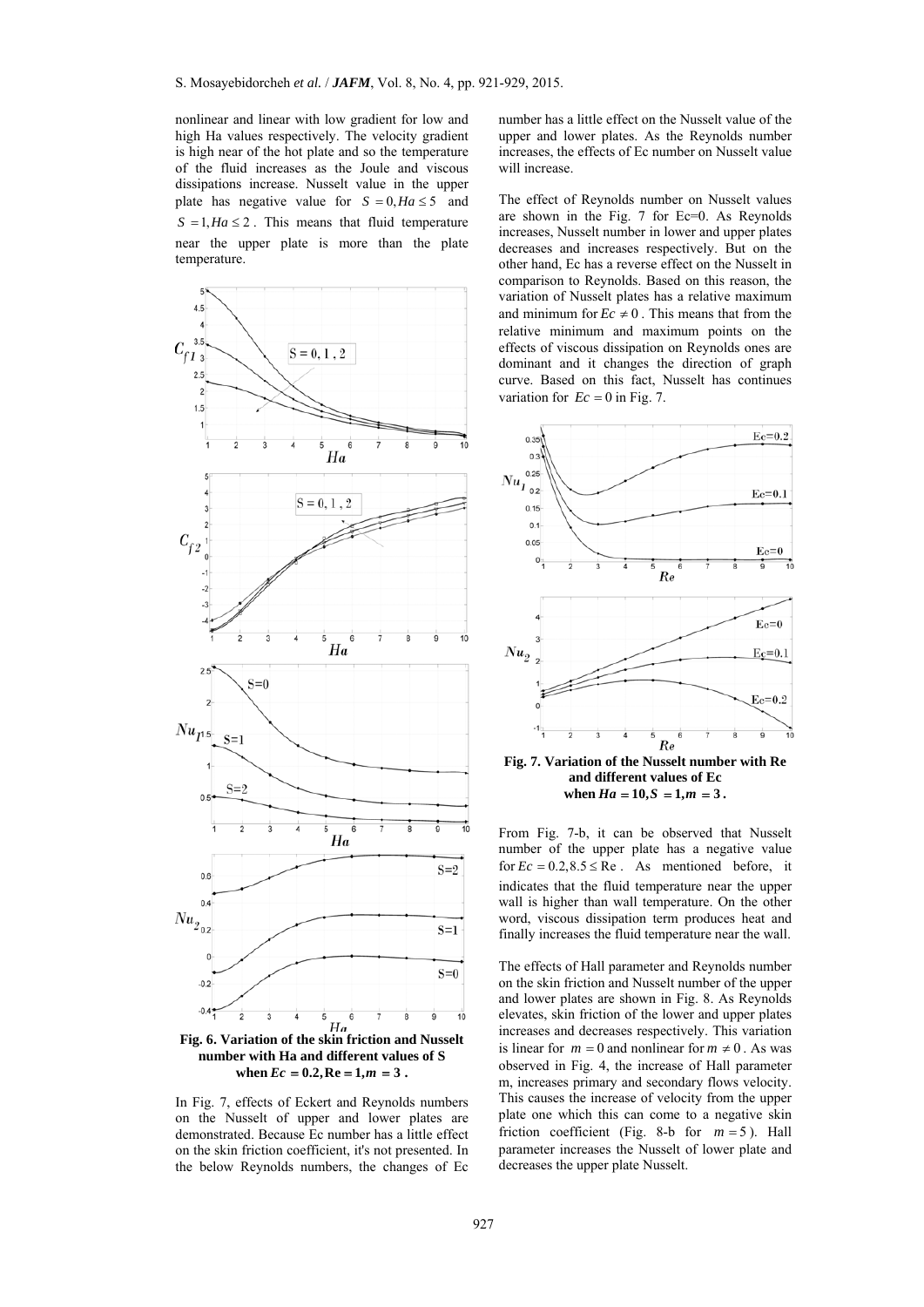## **5. CONCLUSION**

In this work, the unsteady MHD Couette flow and heat transfer of dust particles between two parallel plates are studied. Viscosity and thermal conductivity of the fluid considered as an



**Fig. 8. Variation of the skin friction and Nusselt number with Re and different values of m**  when  $Ha = 10, S = 1, Ec = 0.2$ .

exponential and linear functions of the temperature. The problem is solved analytically using a hybrid technique based on the differential transform method and finite difference approximation. The results were presented for different values of Hartman number *Ha* , Reynolds number Re , Eckert number  $Ec$ , Hall parameter  $m$  and suction parameter *S* . The effect of these parameters is discussed by considering transient profiles of the velocity and temperature of the both clean fluid and dust particles.

Following conclusions are concluded from the results:

- Reynolds number of the flow has a direct relation with time required to reach the steady state. In other word, increasing the Reynolds number increases the time of unsteady state.
- Hall parameter (m) causes the start of the secondary flow in z direction.
- Hall parameter has great effect on the velocity distribution. This parameter has little effect on the temperature of the fluid at the center of channel.
- In some cases, skin friction coefficient and Nusselt number of the upper plate had negative values. This means that fluid velocity and temperature near the upper plate are more than unit.
- By increasing the suction parameter, the skin friction coefficient of the lower plate decreases.
- When Hartman number increases, skin friction of the upper plate decreases, but for lower plate increases.
- Increasing the Hartman value decreases the Nusselt number of lower plate and increases Nusselt of the upper plates.

#### **REFERENCES**

- Attia H. A. and N. A. Kotb (1996). MHD flow between two parallel plates with heat transfer, *Acta Mech*. 117 215–220.
- Attia H. A. (1999). Transient MHD flow and heat transfer between two parallel plates with temperature dependent viscosity. *Mech. Res. Commun.* 26, 115.
- Attia H. A. (2006). Unsteady MHD Couette flow and heat transfer of dusty fluid with variable physical properties, *Appl. Math. Comput*. 177 308–318.
- Attia H. A. (2008). The effect of variable properties on the unsteady Couette flow with heat transfer considering the Hall effect, Commun. Nonlinear Sci. *Num. Simul*. 13, 1596–1604.
- Borkakotia K. and A. Bharali (1983). Hydromagnetic flow and heat transfer between two horizontal plates, the lower plate being a stretching sheet, Quart. *Appl. Math.* 461.
- Chamkha A. J. and S. E. Ahmed similarity solution for unsteady MHD flow near a stagnation point of a three-dimensional porous body with heat and mass transfer, heat generation/absorption and chemical reaction, J. *Appl. Fluid Mech*. 4 (2), 87-94.
- Chen C. K. and S. H. Ho (1996). Application of differential transformation to eigenvalue<br>problems, Applied Mathematics and problems, *Applied Mathematics and Computation* 79, 173–188.